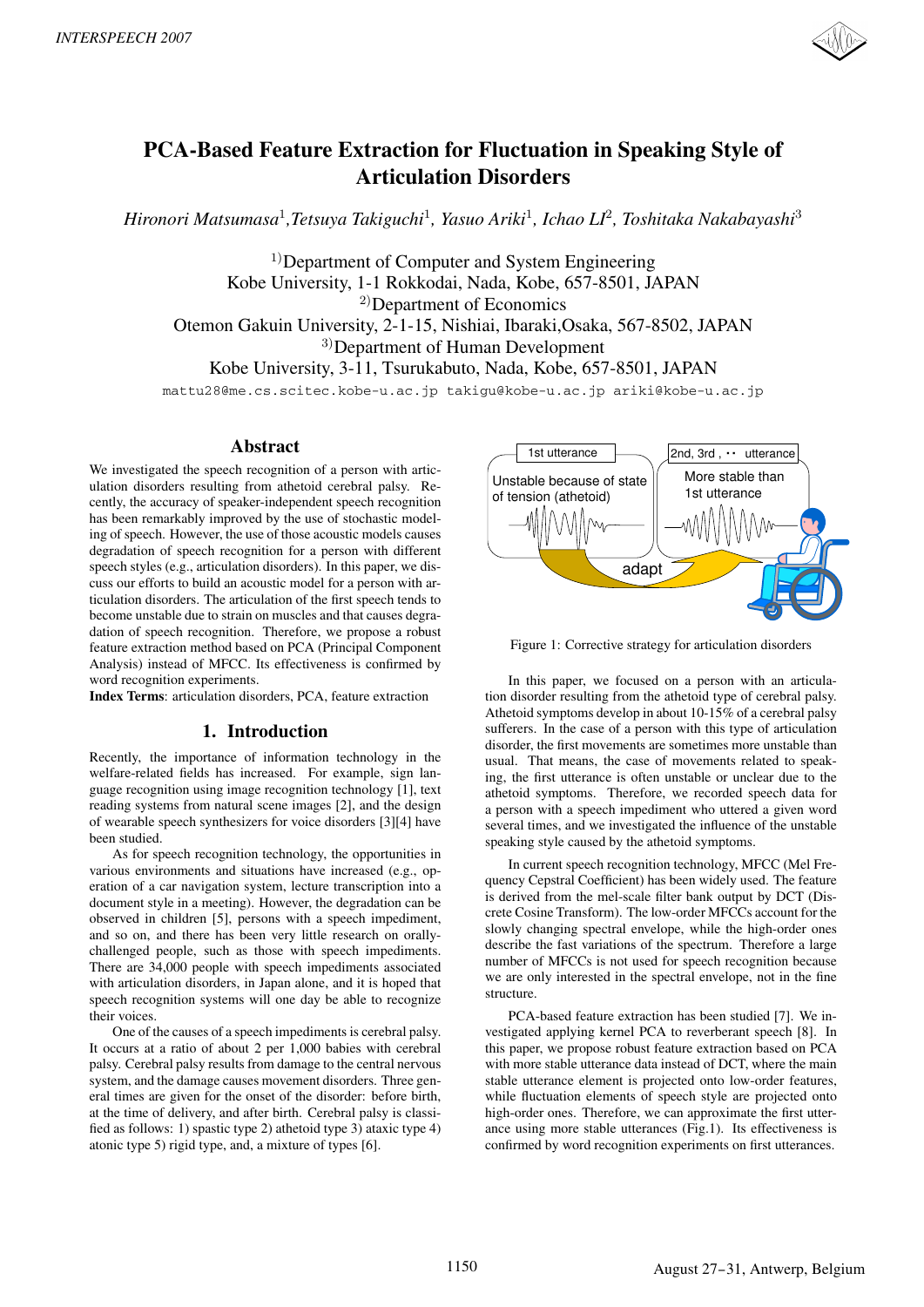

Figure 2: Feature extraction using PCA

# **2. Feature Extraction Using PCA**

In this paper we investigate robust feature extraction using PCA with the more stable utterance data instead of DCT, where PCA is applied to the mel-scale filter bank output (Fig.2). We computed the filter (eigenvector matrix) using the more stable utterance. Then we applied the filtering operation to the first utterance (unstably articulated utterance) in the log-spectral domain.

Given the frame of short-time analysis n and frequency  $\omega$ , we represent the first utterance  $X_n(\omega)$  as the multiplication of the stable speech  $S_n(\omega)$  and the fluctuation element of speaking style  $H(\omega)$  in the linear-spectral domain:

$$
X_n(\omega) = S_n(\omega) \cdot H(\omega) \tag{1}
$$

The multiplication can be converted to addition in the logspectral domain as follows:

$$
\log X_n(\omega) = \log S_n(\omega) + \log H(\omega) \tag{2}
$$

Next, we consider the following filtering based on PCA in order to extract the feature of stable speech only,

$$
\hat{S} = V^t X_{log}.\tag{3}
$$

For the filter (eigenvector matrix),  $V$  is derived by the eigenvalue decomposition of the centered covariance matrix of a stable speech data set, in which the filter consists of the eigenvectors corresponding to the  $L$  dominant eigenvalues,

$$
\mathbf{V} = (\mathbf{v}_1, \cdots, \mathbf{v}_L). \tag{4}
$$

Here  $v$  is orthonormal basis ( $M$  dimension). From the orthogonality, we use

$$
V^t V = I,\t\t(5)
$$

where  $I$  is the  $L$  dimension identity matrix. Given the mean in the filtered space m and in the unfiltered space  $\tilde{m}$  and a set of filtered data y obtained in equation (3)  $\mathcal{Y}(y)$  corresponding to  $\tilde{S}$  in equation (3)),

$$
\tilde{m} = \frac{1}{n} \sum_{\mathbf{y} \in \mathcal{Y}} \mathbf{y} \n= \mathbf{V}^t \mathbf{m}.
$$
\n(6)

Given the stable speech  $s$  set  $S$ , variance in the filtered space is represented as follows.



Figure 3: The calculation procedure of PCA

$$
\tilde{\sigma}^2(\mathbf{V}) = \frac{1}{n} \sum_{\mathbf{y} \in \mathcal{Y}} (\mathbf{y} - \tilde{\mathbf{m}})^t (\mathbf{y} - \tilde{\mathbf{m}})
$$
  
\n
$$
= \frac{1}{n} \sum_{\mathbf{s} \in \mathcal{S}} tr(\mathbf{V}^t (\mathbf{s} - \mathbf{m})(\mathbf{V}^t (\mathbf{s} - \mathbf{m}))^t)
$$
  
\n
$$
= tr(\mathbf{V}^t \frac{1}{n} \sum_{\mathbf{s} \in \mathcal{S}} ((\mathbf{s} - \mathbf{m})(\mathbf{s} - \mathbf{m})^t) \mathbf{V})
$$
  
\n
$$
= tr(\mathbf{V}^t \sum \mathbf{V})
$$
 (7)

Here  $\sum$  represents the covariance matrix in the original (unfiltered) space. In PCA, the new basis is estimated by the maximization of the covariance in the projected (filtered) space, and that optimal solution results in the eigenvalue decomposition shown in equation (8).

$$
V^t \sum V = \Lambda. \tag{8}
$$

Matrix  $V$  converts  $\sum$  into diagonalization.

We use  $L$  eigenvectors corresponding to the biggest  $L$ eigenvalues. Due to the orthogonality, the component of the convolution fluctuation element of speaking style belonging to the subspace  $[v_{L+1},..., v_M]$  is canceled by this filtering operation. The procedure of the feature extraction is summarized in Fig.3.

# **3. Recognition Experiment**

# **3.1. Experimental Conditions**

The new feature extraction method was evaluated on word recognition tasks for one person with an articulation disorder. We recorded 210 words included in the ATR Japanese speech database repeating each word five times (Fig.4). The utterance signal was sampled at 16 kHz and windowed with a 25-msec Hamming window every 10 msec. Then we clipped each utterance by hand. Figure 5 shows an example of a sound wave of a person with an articulation disorder. Figure 6 shows a sound wave of a physically unimpaired person doing the same task. We used HTK [9] for all the experiments.

#### **3.2. Recognition of Speaker-Independent Model**

At the beginning, we attempted to recognize utterances using a speaker-independent model for an unimpaired person (this model is included in Julius [10]). The acoustic model consists of a monophone HMM set with 24 dimensional MFCC features (12-order MFCCs and their delta) and 16 mixture components for each state. Each HMM has three states and three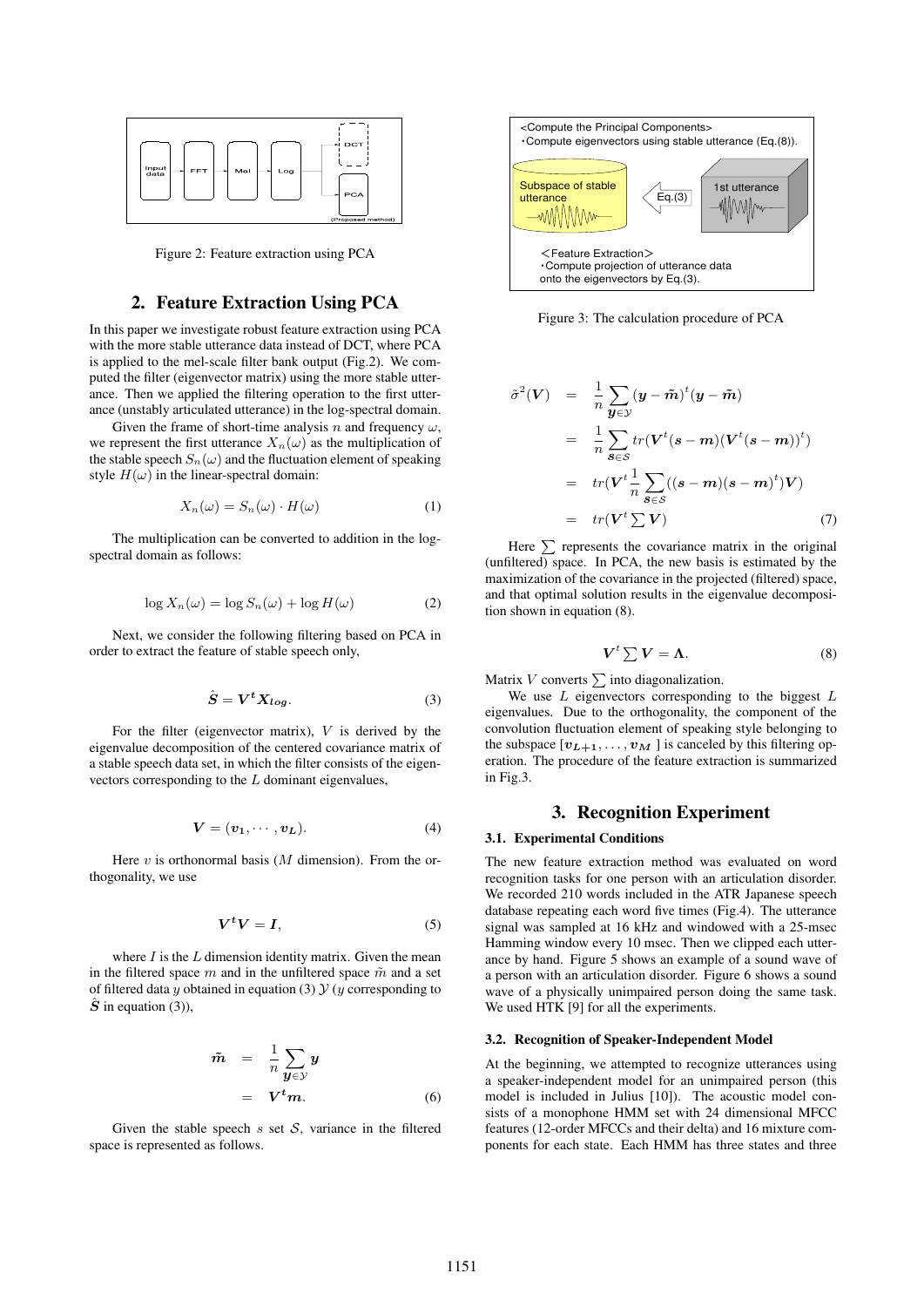

Figure 4: Example of recorded speech data



Figure 5: Example of a spectrogram spoken by a person with an articulation disorder //akegata

self-loops. Figure 7 shows the recognition rates using a speakerindependent model. In a person with an articulation disorder, a recognition rate of only 3.5% was obtained, but in a physically unimpaired person, a recognition rate of 89.7% was obtained for the same task. It is clear that the speaking style of a person with an articulation disorder differs considerably from that of a physically unimpaired person.

We carried out speaker adaptation for improvement of recognition rates using a speaker-independent model. We used MLLR (Maximum Likelihood Linear Regression) and MAP (Maximum A Posteriori) estimation for the method of speaker adaptation [11]. The second utterance was used for adaptation. We carried out recognition experiments on adaptation data sets of 20, 40, 60, 100, and 210 words.

Figure 8 shows the recognition rates using the speaker adaptation model. When the volume of adaptation data was small, little improvement in recognition rate was observed. When 210 words were used, however, the recognition rate rose significantly. A large amount of adaptation data is necessary to realize an improvement in recognition rate when using an acoustic model of an unimpaired person.

# **3.3. Recognition of Speaker Dependent Model**

It was difficult to recognize utterance using an acoustic model trained by utterance of a physically unimpaired person. Therefore, we trained the acoustic model using the utterance of a person with an articulation disorder. The acoustic model consists of a HMM set with 54 context-independent phonemes with 24 dimensional MFCC features (12-order MFCCs and their delta) and 6 mixture components for each state. Each HMM has three states and three self-loops. When we attempted to recognize the 1st utterance, we used 2nd-5th utterance for training. We iterated this process for each utterance. Figure 9 shows the recognition rates using the speaker-dependent model.

As can be seen from this figure, the use of a speakerdependent model for utterances of a person with an articulation disorder improves the recognition rates from 3.5% to 87.2%. Table 1 shows the recognition rates of each utterance in a person with an articulation disorder.

In a person with an articulation disorders, the recognition rates of the 1st utterance is 77.1%. It is lower than the oth-



Figure 6: Example of a spectrogram spoken by a physically unimpaired person //akegata



Figure 7: Recognition results for a speaker-independent model for an unimpaired person

Table 1: Recognition rate for each utterance (articulation disorder)

|     |     | rd   |                     |    |
|-----|-----|------|---------------------|----|
| 77. | 89. | 91.4 | Q <sub>1</sub><br>0 | .6 |

ers. The first utterance is the first intentional movement. It is conjectured that he experiences a more strained state during the first utterance compared to subsequent utterances. So, athetoid symptoms occur and articulation becomes difficult. It is believed that this difficulty causes fluctuations in speaking style and degradation of the recognition rates.

## **3.4. Recognition of Speaker Dependent Model using proposed method**

In the new feature extraction, PCA was applied to 24 mel-scale filter bank output, and then the delta coefficients were also computed. We experimented on the number of principal components, using 11, 13, 15, 17, and 19 dimensions. Figure 10 shows the recognition rates for the 1st utterance. Figure 11 shows the recognition rates of the average of each number of dimensions. Figure 12 shows the recognition rates of 17 principal components. As can be seen from these Figures, the use of PCA instead of DCT improves the recognition rates for the 1st utterance from 79.1% to 85.2%. These results clearly show that the use of PCA instead of DCT achieves good performance when dealing with a 1st utterance. In addition, the recognition rates of the other utterances were equal to MFCC in recognition.

# **4. Summary**

This paper has described a robust feature extraction technique using PCA instead of DCT, where PCA is applied to the melscale filter bank output. It can be expected that PCA will project the main stable utterance elements onto low-order features, while elements associated with fluctuations in speaking